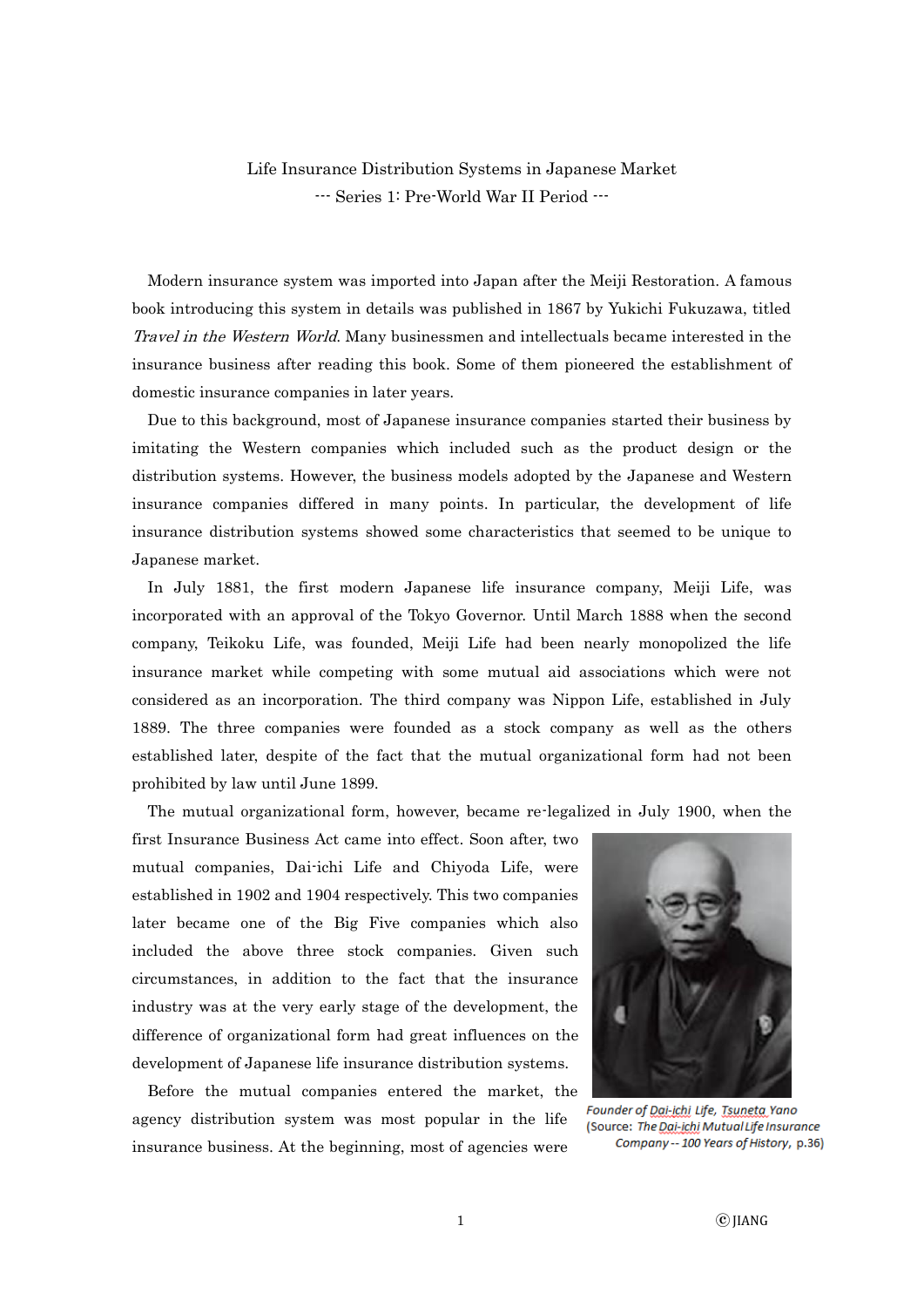either the bankers or the local notables. Apparently the insurance companies' intention was to utilize their social influence and credibility to sell policies since the life insurance business was not well-known yet. Needless to say, most of these agencies purchased the policies for themselves first, before conducting the solicitation activities. Meanwhile, some of them even were a shareholder of insurance company. For example, in the early years of Teikoku Life and Nippon Life, many of their agencies held certain amount of company shares, which was so-called shareholder-agency policy.

Besides the insurance solicitation, the agencies were also in charge of premium collection. The reward was paid on a commission basis. They can earn a three to five per cent of insured



*Picture of Tokyo Station in Taisyo Era (1912-1926) (Source: 110 Years of History of Meiji Life, p.70) Note: The Tokyo Station building was constructed as one of symbols of Japan's modernization. The construction was started in 1908 and completed in 1914.*

amount as a commission for selling a policy. They also can take five per cent of premium collected as a commission. Considering the gradual growth achieved by all the companies, we could say that the agency system was effective in the early years.

However, the insurance business was no more than a side business to most of these agencies. Many agencies became more interested in the premium collection than the policy selling business as insurance companies' policies in force increased.

Consequently, the overall operating rate of agencies began to deteriorate from the early 1900s.

At about the same time, Dai-ichi Life and Chiyoda Life, the first two domestic mutual companies, started their business. Both companies adopted the sales agent system which was paid on a piecework basis. In the meantime, Chiyoda Life also introduced the agency system, and most of its agencies were also the fund contributors. Moreover, mutual companies undertook an intensive promotion of the mutuality as their sales strategies, which were embodied in their product design, namely the sales of with-profits policies.

According to their mutuality theory, only the mutual company truly considered their policyholders first and all the company profits were be paid back to the policyholders as an owner's profits. Obviously it was a sales promotion which typically focused on the organizational differences rather than a simple price competition. In fact, the mutual companies tended to set a higher premium level than the stock companies at that time.